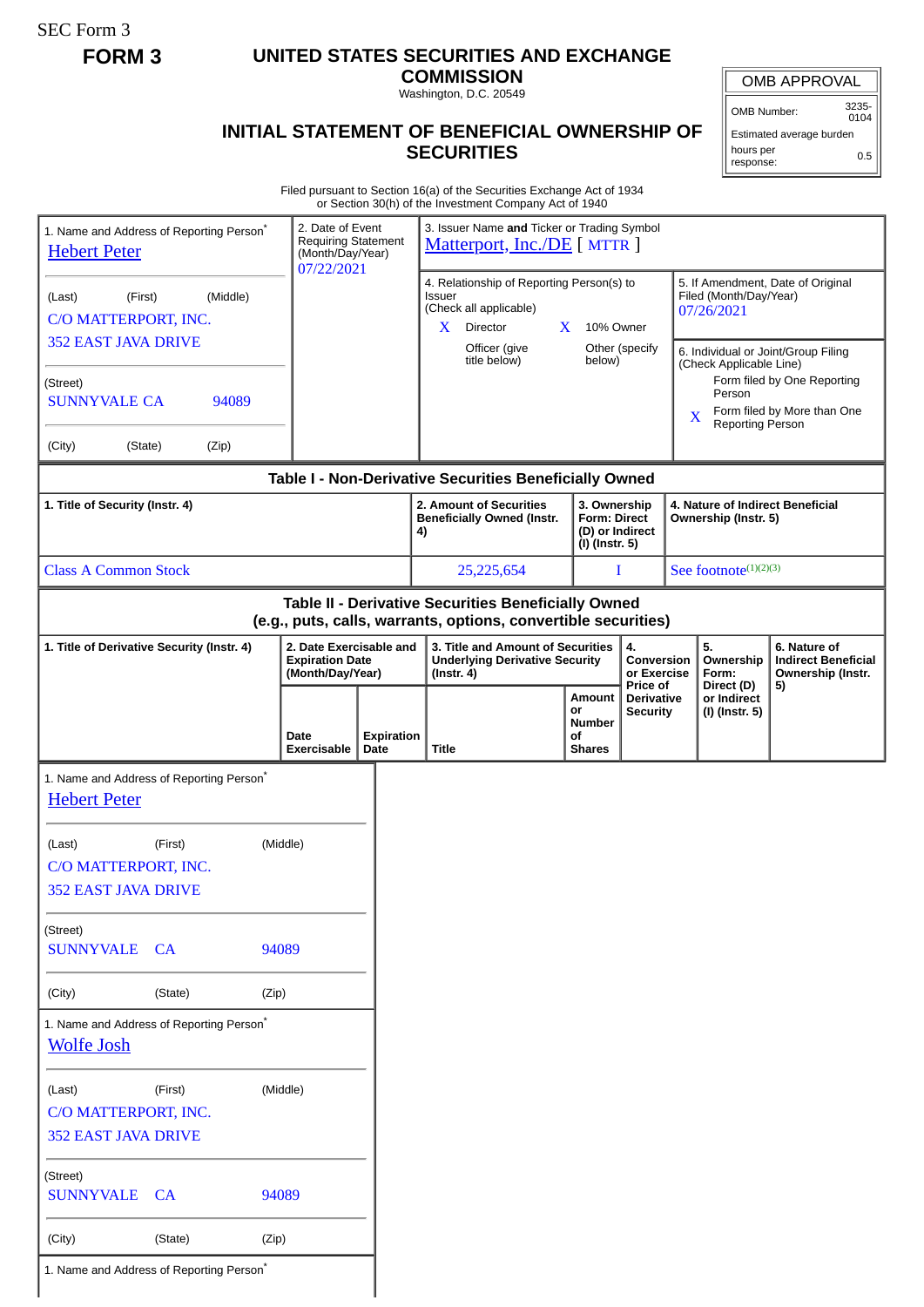| <u>Lux Ventures III, L.P.</u>                                                                    |                                                                                                        |          |  |  |  |  |  |  |
|--------------------------------------------------------------------------------------------------|--------------------------------------------------------------------------------------------------------|----------|--|--|--|--|--|--|
| (Last)                                                                                           | (First)<br><b>C/O LUX CAPITAL MANAGEMENT</b><br>920 BROADWAY, 11TH FLOOR                               | (Middle) |  |  |  |  |  |  |
| (Street)<br>NEW YORK NY                                                                          |                                                                                                        | 10010    |  |  |  |  |  |  |
| (City)                                                                                           | (State)                                                                                                | (Zip)    |  |  |  |  |  |  |
| 1. Name and Address of Reporting Person <sup>®</sup><br><u>Lux Co-Invest Opportunities, L.P.</u> |                                                                                                        |          |  |  |  |  |  |  |
| (Last)                                                                                           | (First)<br><b>C/O LUX CAPITAL MANAGEMENT</b><br>920 BROADWAY, 11TH FLOOR                               | (Middle) |  |  |  |  |  |  |
| (Street)<br><b>NEW YORK</b>                                                                      | NY <sub></sub>                                                                                         | 10010    |  |  |  |  |  |  |
| (City)                                                                                           | (State)                                                                                                | (Zip)    |  |  |  |  |  |  |
| 1. Name and Address of Reporting Person <sup>*</sup><br><u>Lux Ventures Cayman III, L.P.</u>     |                                                                                                        |          |  |  |  |  |  |  |
| (Last)                                                                                           | (First)<br><b>C/O LUX CAPITAL MANAGEMENT</b><br>920 BROADWAY, 11TH FLOOR                               | (Middle) |  |  |  |  |  |  |
| (Street)<br>NEW YORK NY                                                                          |                                                                                                        | 10010    |  |  |  |  |  |  |
| (City)                                                                                           | (State)                                                                                                | (Zip)    |  |  |  |  |  |  |
| <u>L.P.</u>                                                                                      | 1. Name and Address of Reporting Person <sup>*</sup><br><b>Lux Ventures III Special Founders Fund,</b> |          |  |  |  |  |  |  |
| (Last)                                                                                           | (First)<br><b>C/O LUX CAPITAL MANAGEMENT</b><br>920 BROADWAY, 11TH FLOOR                               | (Middle) |  |  |  |  |  |  |
| (Street)<br><b>NEW YORK</b>                                                                      | NY                                                                                                     | 10010    |  |  |  |  |  |  |
| (City)                                                                                           | (State)                                                                                                | (Zip)    |  |  |  |  |  |  |

## **Explanation of Responses:**

1. Consists of (a) 17,624,261 shares of Class A Common Stock held by Lux Ventures III, L.P., (b) 6,756,553 shares of Class A Common Stock held by Lux Co-Invest Opportunities, L.P., (c) 836,169 shares of Class A Common Stock held by Lux Ventures Cayman III, L.P. and (d) 8,671 shares of Class A Common Stock held by Lux Ventures III Special Founders Fund, L.P. Lux Venture Partners III, LLC is the general partner of each of Lux Ventures III L.P. and Lux Ventures III Special Founders Fund, L.P. and exercises voting and dispositive power over the shares noted herein held thereby. Lux Co-Invest Partners, LLC is the general partner of Lux Co-Invest Opportunities, L.P. and exercises voting and dispositive power over the shares noted herein held by Lux Co-Invest Opportunities, L.P.

2. (Continued from Footnote 1)Lux Ventures Cayman III General Partner Limited is the general partner of Lux Ventures Cayman III, L.P. and exercises voting and dispositive power over the shares noted herein held by Lux Ventures Cayman III, L.P. Peter Hebert and Josh Wolfe are the individual managing members of Lux Venture Partners III, LLC, Lux Co-Invest Partners, LLC and Lux Ventures Cayman III General Partner Limited. The individual managers, as the sole managers of Lux Venture Partners III, LLC, Lux Co-Invest Partners, LLC and Lux Ventures Cayman III General Partner Limited, may be deemed to share voting and dispositive power for the shares noted herein held by Lux Ventures III, L.P., Lux Co-Invest Opportunities, L.P., Lux Ventures Cayman III, L.P. and Lux Ventures III Special Founders Fund, L.P. Each of Lux Venture Partners III, LLC, Lux Co-Invest Partners, LLC and Lux Ventures Cayman III General Partner Limited,

3. (Continued from Footnote 2) and the individual managers separately disclaim beneficial ownership over the shares noted herein except to the extent of their pecuniary interest therein.

## **Remarks:**

This Amendment is being filed to correct the number of shares of Class A Common Stock held by the reporting persons.

/s/ Peter Hebert 08/10/2021 /s/ Jason Wolfe 08/10/2021